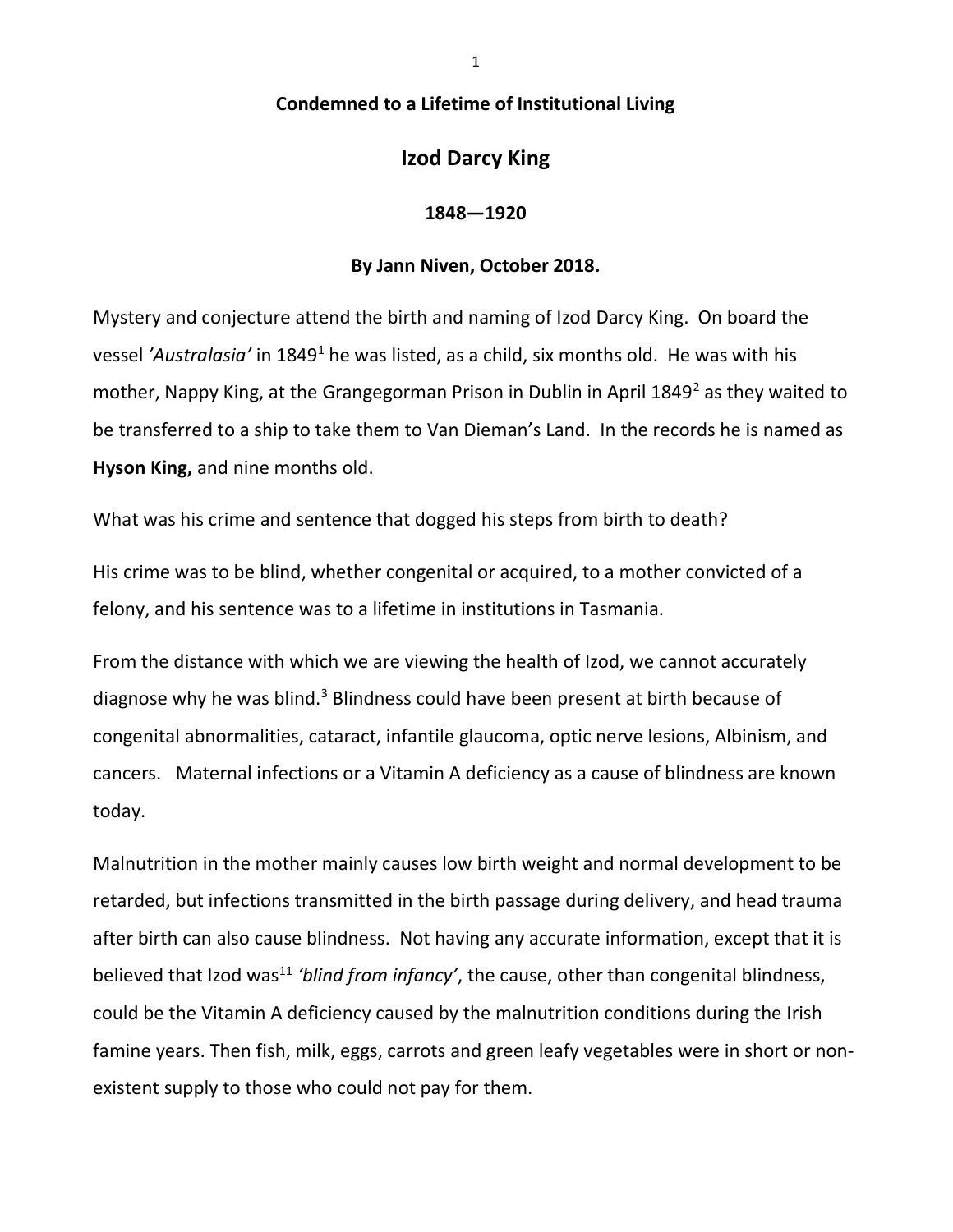Vitamin A is contained in breast milk in quantities according to the mother's state of nutrition. Many studies have been documented in undeveloped countries<sup>4</sup> showing that once breast feeding ceases, or if the maternal store of Vitamin A was already low, that there is the risk of a rapid descent into blindness unless Retinol injections or milk containing Vitamin A is supplied. Nutrition knowledge in the 1800's was poor, although, in the case of Scurvy, which occupied the minds of the Surgeon's on the convict ships, it was known that the juice of limes was sufficient to prevent this disease.

Once Izod went onto prison rations in the nursery when Nappy was put out to service, the lack of sufficient Vitamin A may have been the cause. Whatever the cause, blindness in infants has an adverse effect on growth and development<sup>4</sup>, for 75% of early learning occurs from vision.

There is no record of a Baptism, and his unusual first and second names given to him by Nappy, have puzzled. A reasonable explanation is sought. 'Izod' is almost unknown, except for Kevin Izod O'Doherty, (named after his own Grandfather), of the Free Ireland Movement, and briefly, before conviction, co-editor of the 'Irish Tribune'.

No reading of Kevin O'Doherty's life story gives any indication of his movements around the mid 1840's, nor whether he took part in the gatherings in Galway, or even visited Clifden on the west coast of Ireland where Nappy King lived. The rest of Kevin's life is well documented, since he, also, was transported to Tasmania as a state prisoner in 1849. Why Nappy seized on this first name is a mystery, but it is reasonable to suppose that this is where 'Izod' came from.

'Darcy' raises even more questions. Nappy's Convict Indent which accompanied her on her travel to Tasmania on the 'Australasia' and during her servitude, notes that she lived with Mr Hyson. Here, imagination has taken flight. With her Irish accent, was 'Hyson' the translation of Hyacinth? Hyacinth D'Arcy was the name of one of the local gentry who owned Clifden Castle.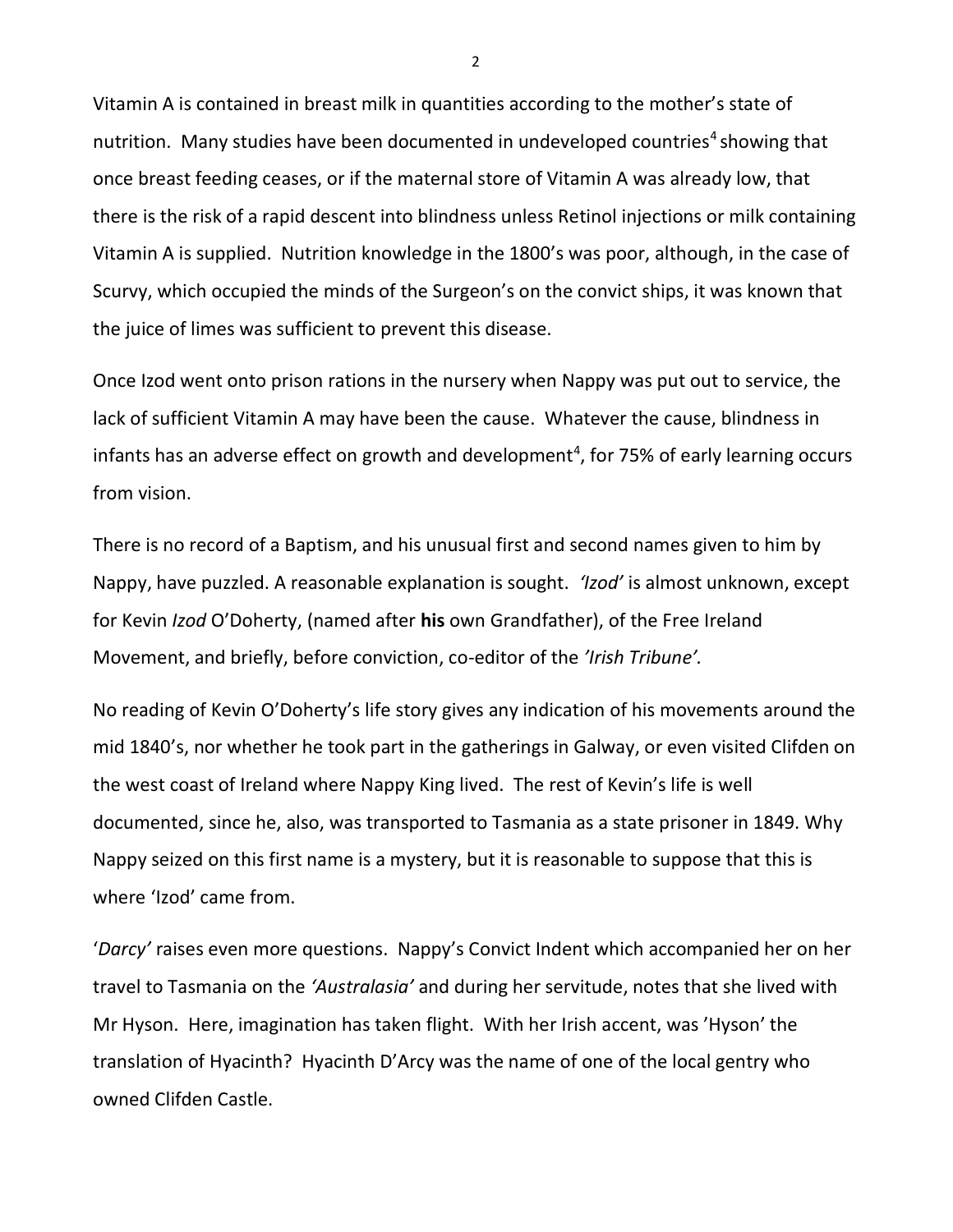He was well regarded for his untiring efforts and his many letters to inform Dublin and the Relief Commission of the situation in Clifden and the surrounding areas during the famine years. He too, did not fare well during the famine, and was in severe financial difficulties which resulted in the sale of much of his property in the Encumbered Estates' Court.

There were several other related D'Arcy family members in the Clifden area. So, is this the surname source of Izod's middle name?

When the vessel 'Australasia' reached Hobart in late September 1849, Nappy and Izod were transferred to the Dynnyrne Nursery.<sup>5</sup> There they stayed together for some unknown time before being transferred to the Cascades Female Factory, as Nappy was deemed to be ready for service. She was contracted out to Mary Gormley in Murray Street, Hobart on 1st January 1851. $^6$ 

The first shock was to be left alone in the Female Factory as a toddler without any further attention from his mother, dependant on others for his care for most of 1851. Whether his blindness was evident then, is not recorded.

The next upheaval was to be transferred to the Infant School at the Queen's Orphanage<sup>7</sup> on the 8th December 1851, along with eight other small children from the Female Factory. The Infant School was in the same building as the Female School of the orphanage. Izod was three and a half years old and entirely dependent on the kindness or otherwise, of a new set of strangers, and a new building to learn to navigate, if his sight was/or had deteriorated.

Unlike many others, he survived the rigours of early orphanage life, and four years later, on 2nd April 1856<sup>7</sup> he was transferred to the Male Orphan School when he was almost eight years old. For the first time, it is noted that he is blind in the entry Register. This was another dependant situation, a new set of strangers and rules, and a different building to learn to move around in.

An 1857 published report in the Australian Medical Journal (published by the Medical Society Victoria No V1 April 1857) and compiled by Dr Edward Hall in Tasmania, about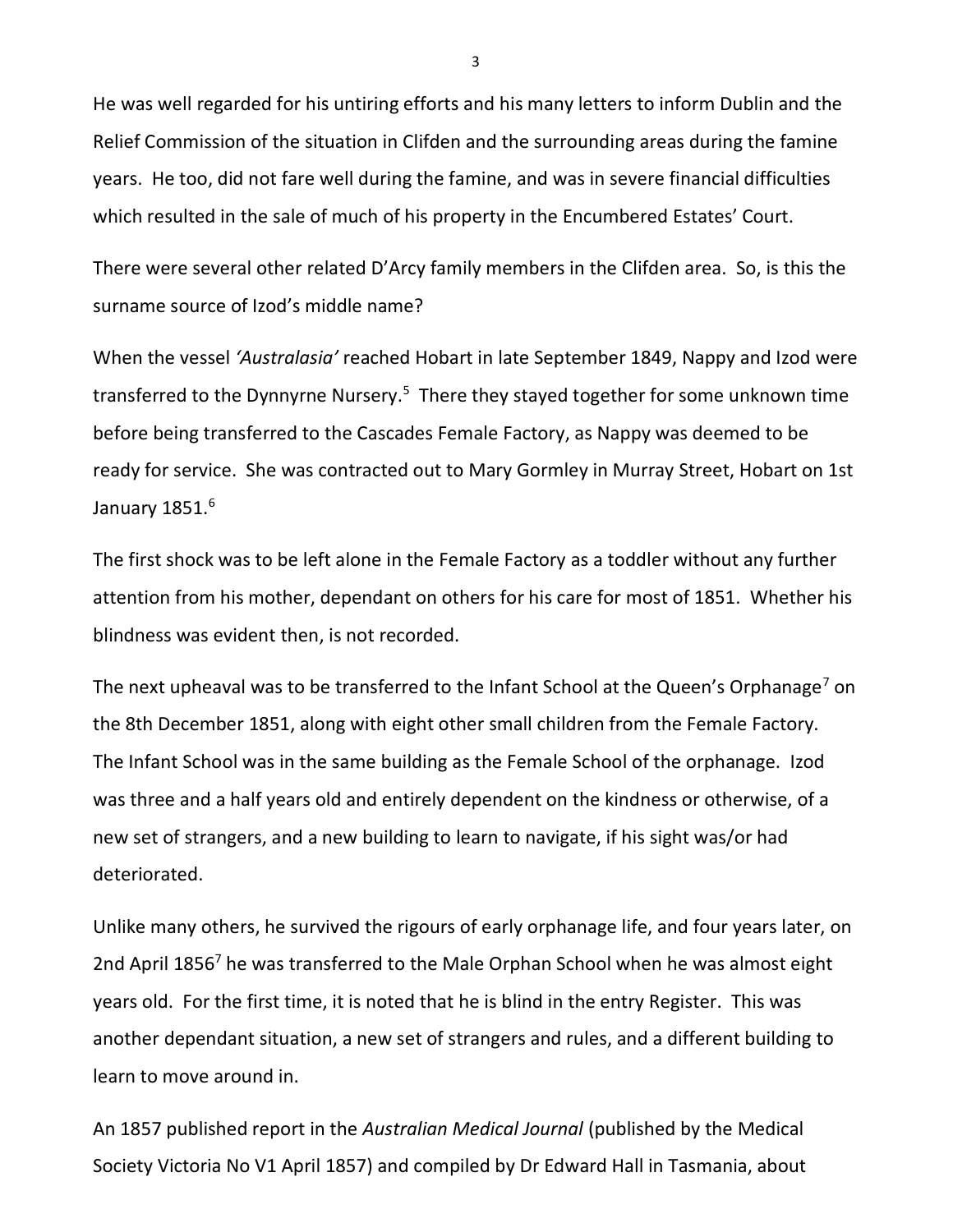conditions in the Queen's Orphanage, Hobart, received considerable comment in the local newspapers<sup>8</sup>. Dr Hall had gathered the relevant statistics in 1855, making comment about the disparity between the higher number of child deaths in the orphanage with that of the children outside in the community. He stated that the children in the orphanage were housed in over-crowded and ill ventilated dormitories, received inadequate and inappropriate for age food rations, and shared water and towels many times over which rapidly spread infections.

Izod survived. There is a blank space alongside his name on the Admission Register where 'to whom discharged' was listed, so it is not known how long he stayed there, or where he was sent on being discharged.

Neither have we been able to discover whether his mother Nappy, during her periods of 'free' time from duties at the homes she was contracted to work at in Hobart, ever managed to visit him.

The Police Gazette<sup>9</sup> recorded that Izod was discharged from the Paupers' Depot at Port Arthur on 19 November 1870. His condition, as noted in the notice, was 'free, a native'. As the Paupers Depot was not constructed until 1864, it may be supposed that Izod had remained at the Male Orphan School at the Queen's Orphanage until at least 1864 when he was about sixteen years of age, before being sent to the Pauper's Depot.

After being discharged from Port Arthur in 1870, Izod's whereabouts are unknown until he surfaced in a short report in the 'Launceston Examiner' on Monday 20 May 1873. An Ann Gavin was brought up on a charge of having stolen a pipe, the property of Izod Darcy, or King, a blind man. Ann was eventually discharged for want of evidence. It seems that he had made his own way to Launceston and we do not know the reason why there was a move to the north of Tasmania, nor whether it was prompted by officialdom or family members now living there.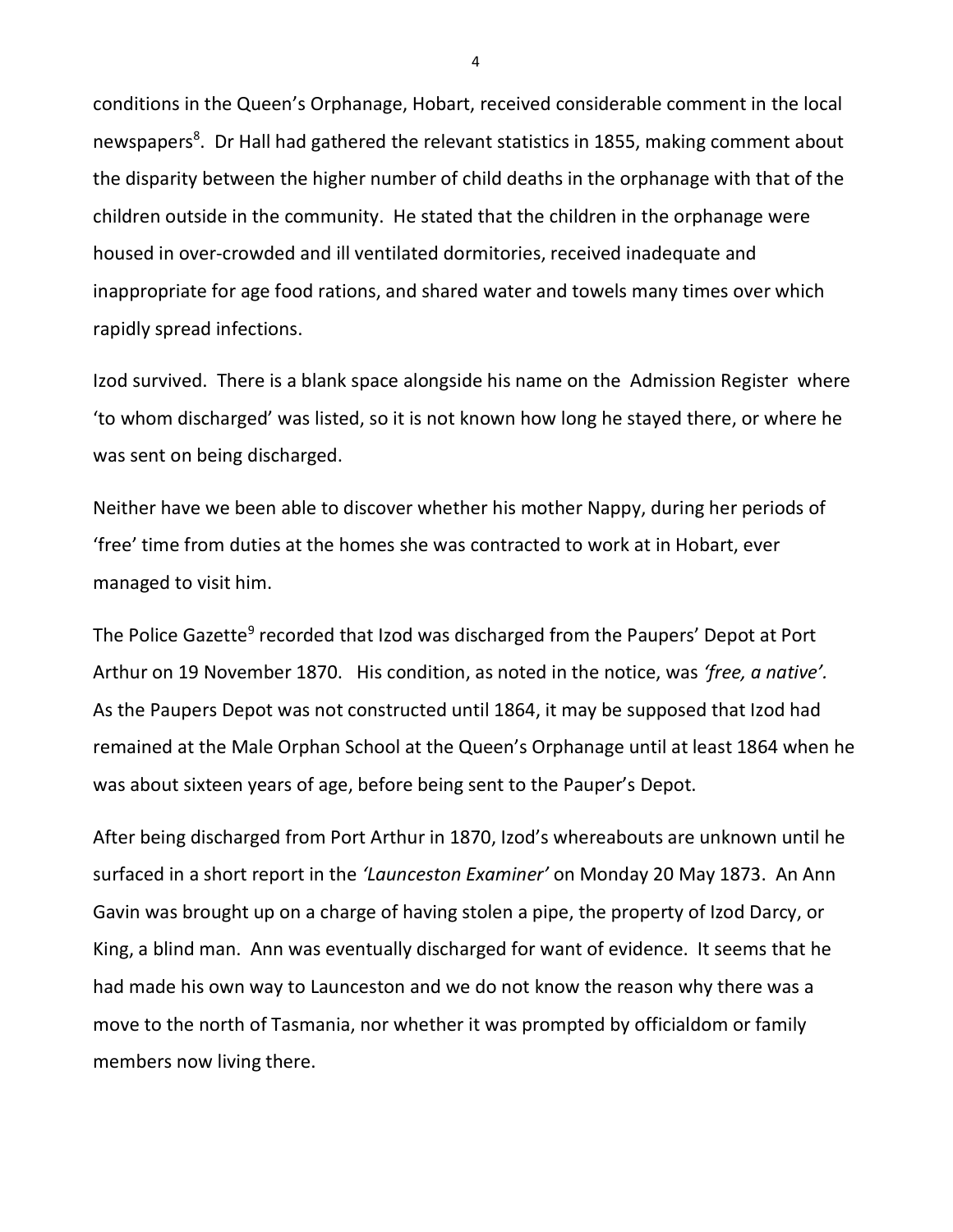Three years later, Izod was admitted on 30 October 1876<sup>10</sup> to the Launceston Pauper Establishment. No documents have been discovered that explained the reason for his admission to the Asylum.

By 1876, his Aunt Kitty was a widow and presumably still living in Launceston with his grown cousin Charlotte Ball. His mother, Nappy was married and living in Ulverstone—and not without her problems as discovered in her story. His step-brother John and step-sister Elizabeth were also married and living on the central north coast of Tasmania.

The Launceston Invalid Asylum was established in 1868 by refurbishing the Military Barracks in what is now known as Royal Park, but it was closed down, demolished, and developed into a park sometime in the late 1800's and opened officially in 1912 as Royal Park.

The Asylum housed destitute males with congenital defects, from birth, injury or disease. Treatment and care were very different then, and discipline and order was emphasised with attention to cleanliness and a need for calmness. The Asylum was under the control of the Superintendent of the Launceston Penal Establishment.

As a twenty-nine year old blind person, Izod must have satisfied the medical authorities that he was capable of leaving to manage on his own, for he was discharged at his own request on 17th January  $1877<sup>10</sup>$  His freedom was short lived.

On 15 March 1878<sup>11</sup> Izod was then sent as 'a person of unsound mind' under a Justice's Order from the Launceston Invalid Depot, to the New Norfolk Insane Asylum and admitted on 22nd March 1878 with the diagnosis of Amentia which had existed for the past six weeks. In the late 1800's this term usually denoted an individual born with mental deficiencies. According to the Admission Register, his initial examination recorded that he was a pauper, blind, single, twenty-six years of age, a Roman Catholic residing in Launceston for many years. Sadly, no known relatives were recorded.

Izod's mental state had definitely deteriorated. He was delusional, rendered his clothing, he was restless and sleepless whilst also refusing to eat. By 26 March 1876, with no